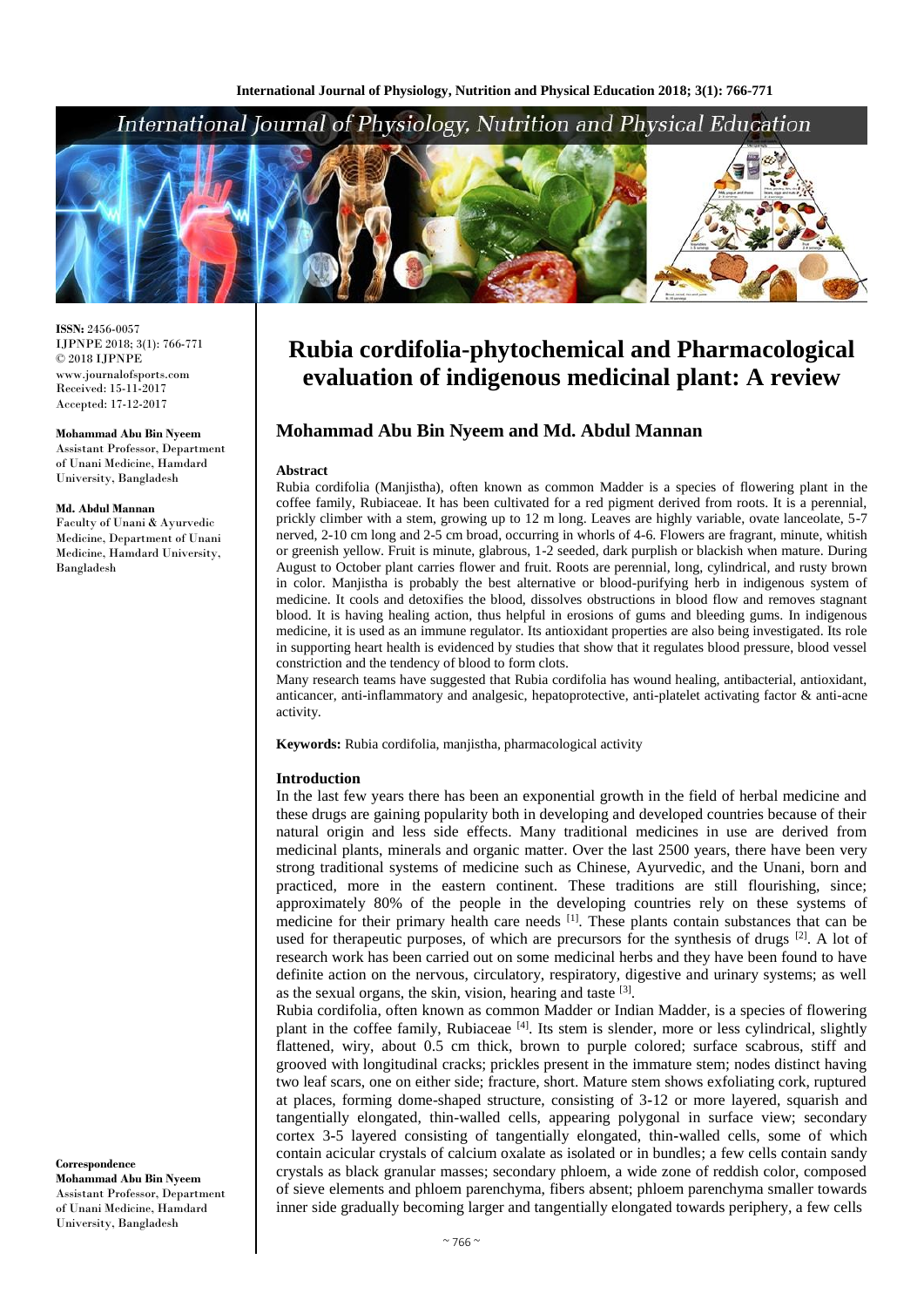contain sandy crystals of calcium oxalate; secondary xylem forms a continuous cylinder of reddish color, composed of vessels, tracheids, fibers and xylem parenchyma; vessels numerous, distributed uniformly throughout xylem, larger towards outer side and smaller towards centre; in macerated preparation, vessels show great variation in shape and size having lignified walls and pitted thickening; xylem fibres thick-walled, long and short, longer ones have narrow lumen while shorter ones have wide lumen with pitted thickenings; xylem parenchyma also vary in shape and size having pitted or reticulate thickening; centre occupied by narrow pith consisting of thin walled, parenchymatous cells, a few cells contain sandy crystals of calcium oxalate [5].





**Fig 1:** Rubia cordifolia

# **Scientific Classification of Rubia**

Kingdom: Plantae Class: Dicotyledoneae Subclass: Sympetalae Order: Rubiales Family: Rubiaceae Genus: Rubia Species: cordifolia<sup>[6]</sup>.

# **Chemical constituents of Rubia cordifolia**

Different classes of bioactive compounds such as anthraquinones and their glycosides, naphthoquinones and glycosides, terpenes, bicyclic hexapeptides, iridoids [7], carboxylic acids and saccharides were isolated from various parts of R. cordifolia. The roots contain a mixture of purpurin, munjistin, small amounts of xanthopurpurin and pseudopurpurin. Alizarin (1, 3**-**dihydroxy**-**2**-**ethoxymethy, 10 anthraquinone), mollugin (1**-**hydroxy**-**2**-**methyl**-**9, 10 anthraquinone), 1, 3, 6**-**trihydroxy**-**2**-**methyl**-**9, 10anthra**-** quinone**-**3**-**O**-(**6'**-**Oacetyl)**-**α**-**L**-**rhamnosyl (1→2)**-**βDglucoside, 1, 3, 6-tri hydroxy**-**2**-**methyl**-**9, 10anthraqueinone**-**3**-**O**-**β**-**L**-**rhamnosyl (1→2)**-**β**-**D**-**glucoside, 1, 3, 6**-**trihydrozy**-**2**-**methyl**-**9,10**-**anthraquinone**-**3**-**O**-**(6'O-acetyl)**-**β**-**D**-**

glucoside, 2**-**carbomethyoxy+++**-**3**-**prenyl**-**1, 4 naphthohydroquinone di**-**β**-**D**-**glucoside, rubimallin, βsitosterol and daucosterol were also isolated from roots<sup>[8]</sup>. Several naphthoquinones and hydroxy anhraquinones and their glycosides were also isolated [9]. 1**-**hydroxy 2**-**methyl anthraquinone, nordamnacanthal, physcion and 1, 4 dihydroxy 6**-**methyl**-**anthraquinone [10], rubiatriol [11], 1 hydroxy 2**-**methoxy anthraquinone; 1, 4dihydroxy 2**-**methyl 5 methoxy anthraquinone; 1, 3**-**dimethoxy 2**-**carboxy anthraquinone, rubiadin [12], naphthaquinones [13], 1, 4 dihydroxy 2methylanthraquinone and 1, 5**-**dihydroxy 2methylanthraquinone and 3**-**prenyl methoxy 1, 4naphthoquinone [14] and an anti**-**inflammatory compound rubimallin and antibacterial agents like α**-**sitosterol and daucosterol, [15] rubicoumaric acid and rubifolic acid were identified and their structure was elucidated spectrometrically [16]. Other quinones isolated were 4dihydroxy 2 methylanthraquinone, 1, 5**-**dihydroxy 2methyl anthraquinone, 3**-**prenyl methoxy 1, 4naphthoquinone, lucidin primeveroside, ruberythric acid anthraquinones, 2-methyl-1, 3, 6**-**trihydroxy**-**9, 10anthraquinone and 2**-**methyl**-**1, 3, 6**-**trihydroxy**-**9, 10anthraquinone 3**-**Oα**-**rhamnosyl (1→2)**-**β**-**glucoside. 6Methoxy geniposidic acid (iridoids) is found alongwith manjistin, garancin and alizarin [17]. Oleananes such as rupiprasin A, B and C along with arborane triterpenoids including rubiarbonol A, B, C, D, E and F have been isolate [18-19]. Naphtho hydroquinones, furomollugin, mollugin, rubilactone [20], nordamnacanthal, naphthohydroquinone anhydride were isolated from root extracts  $[21]$ . The dried roots contain mollugin, furomollugin, eugenol and (E) anethole as chief component in the essential oil and eugenol, geraniol and geranyl acetate were the most aroma compounds [22]. A new anthraquinone, rubiacordone  $A^{[23]}$ , naphthoic acid esters like rubilactone, dihydromollugin were identified based on the physicochemical properties and spectrometric analyses [24]. Cordifoliol and cordifodiol also have been isolated from the roots  $^{[25-26]}$ . Epoxymollugin. 31 1-hydroxy-2. 7-Epoxymollugin, 31 1-hydroxy-2, 7dimethylanthraquinone, 2**-**hydroxy**-**6methylanthraquinone and 2, 6**-**methylanthraquinone, nnonadecane, n**-**heptadecane, 8 hydroxy**-**n**-**pentadecanyl decan**-**4en**-**1**-**oate and noctaosanyl octa**-**1**-**oate were isolated from the roots [27]. Recently, the chloroform soluble fraction of the chloroform**-**methanol extract of the dried roots led to isolation of one new naphtho hydroquinone dimer and 3**-**α**-**friedelinol, atraric acid, vanillic acid and D**-**3**-**O**-**methoxy**-**chiro**-**inositol [28] .

Bicyclic peptide of RA-series was elucidated from spectroscopic and chemical evidences from the roots of R. cordifolia. The bicyclic hexapeptides RA**-**I and RA**-**II have been isolated from chloroform/methanol extract. RA-III to RAVII has been obtained from the benzene-soluble fraction of methanol extracts  $[29-30]$ . The structures of antitumor bicyclic hexapeptides RA**-**VI, RA**-**VIII [31], RA**-**VII and RA**-**X were identified <sup>[32]</sup>. RA-VII is an inhibitor of protein biosynthesis *in vitro* and *in vivo* [33]. Ala 2 modified RA-VII derivative had been synthesized from RA**-**X methyl ester and evaluated for cytotoxicity to P388 leukemia and KB cells *in vitro* [34]. The conformational analysis of RA**-**VII, derived from RA**-**VII by hepatic microsomal biotransformation revealed a restricted conformational state [35]. The bicyclic hexapeptides glucosides RA**-**IX and **-**X, [36] RAXI, RA**-**XII, XIII, RA**-**IV [37], RA**-**XV and **-**XVI possess antitumour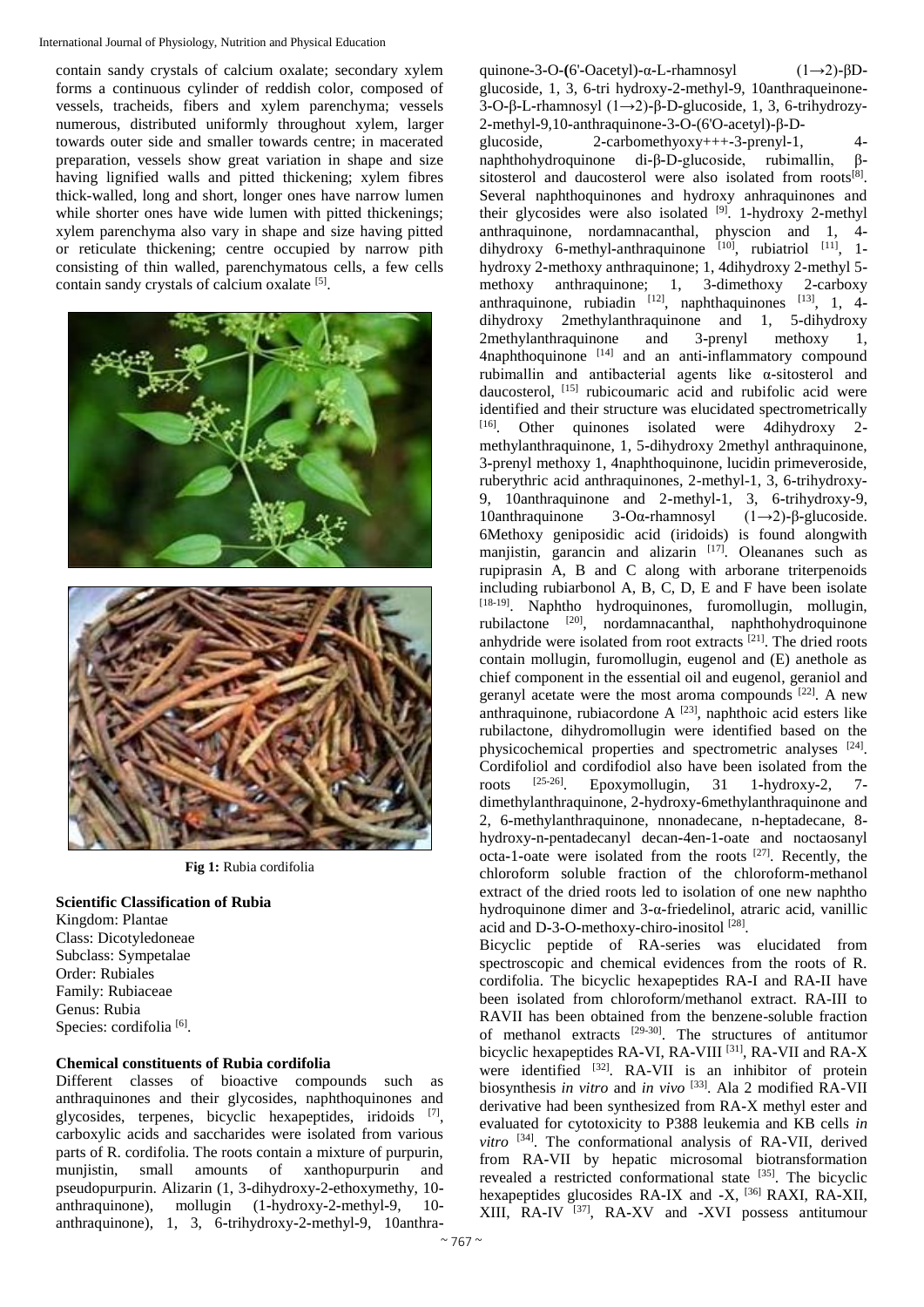activity [38]. RAXVII was another antitumour agent, which showed little effect on the conformation of the molecule <sup>[39]</sup>. The spectroscopic studies revealed the structure of hexapeptides like RA**-**XV, RAXVI, RA**-**XII [40], RA**-**XVII, RA**-**XIX, **-**XX, **-**XXI and **-**XXII. RAXVIII is a hydroxylated derivative of RA**-**VII by the semisynthesis from deoxybouvardin, showed cytotoxicity against P**-**388 cells [41] . The structure of RA**-**XXIII and RAXXIV [42] and RA**-**dimer A, a dimeric antitumor bicyclic hexapeptides, were also identified from the root extacts [43]. Recently two new bicyclic hexapeptides, alloRA**-**V and neo**-**RA**-**V, and one cyclic hexapeptide, O**-**secoRA**-**V were isolated [44] .

# **Pharmacological Activity**

# **Antibacterial Activity**

The antibacterial activity of the extracts of Ventilago madraspatana stem**-**bark, Rubia cordifolia root and Lantana camara root**-**bark, prepared with solvents of different polarity, was evaluated by the agar**-**well diffusion method. Twelve bacteria, six each of gram**-**positive and gram**-**negative strains, were used in this study. Chloroform and methanol extracts of R. cordifolia and L. camara was found to be more specific towards the gram**-**positive strains, although gramnegative P. aeruginosa was also inhibited by the methanol extracts of both these plants in a dose dependent manner. R. cordifolia was significantly active against B. subtilis and S. aureus compared with streptomycin and penicillin G used as standards  $[45]$ .

#### **Wound Healing Activity**

Assessment of Wound Healing of a polyherbal formulation containing Rubia cordifolia was done. Cream formulation of the herbal drug combination of R. cordifolia, C. asiatica, T. belerica, P. zeylanica, and W.somnifera was formulated. Animals were inspected daily up to 20th days and healing was assessed based on physical parameter namely, wound contraction, period of epithelization and histological study. It promotes contraction and epithelization of excision wound [46] .

Several drugs of plant, mineral and animal origin are described in the Ayurveda for their wound healing properties under the term 'vranaropaka'. R. cordifolia was also found to be effective in experimental models [47].

Psoriasis is skin disorder characterized by hyperproliferation and aberrant differentiation of epidermal keratinocytes. Ethyl acetate (EA) fraction of Radix Rubiae inhibits cell growth and promotes terminal differentiation in cultured human keratinocytes which strongly suggest its antipsoriatic activity. Evaluation is done by cornified envelope (CE) formation assay showed that EA fraction of Radix Rubiae significantly accentuated the CE formation, a well**-**recognized marker of terminal differentiation, in cultured HEK and HaCaT cells in a dose and time dependent manner [48].

# **Antioxidant Activity**

R. cordifolia extracts were also evaluated for antioxidant and lipid peroxidation inhibitory activity by 1, 1**-**diphenyl**-**2 picryl**-**hydrazyl and TBARs Thiobarbituric acid reactive substances method respectively. Extract of R. cordifolia showed a significant inhibitory activity against Propioni bacterium acnes standardized culture. The evaluation was carried out by broth dilution method; suggested MIC of R. cordifolia extract was 600μg/ml. The methanolic extract of R. cordifolia showed significant lipid peroxidation inhibitory activity. The IC50 value of 138μg/ml and R2 was 0.9921.The result was compared with curcumin as standard (IC50

50μg/ml, R2 0.9469). These investigations have revealed R. cordifolia as a promising anti**-**acne agent because it inhibits the proliferation of Propioni bacterium acnes and hence prevents its consequences [49].

#### **Anticancer activity**

Cancer is the most devastating disease and leading cause of de ath throughout the world. Natural drugs are under investigatio n for their selective cytotoxicity to cancer cells. Methanol frac tion of Rubia cordifolia extract exhibited potent inhibition of Human cervical cancer cell line and Human larynx carcinoma cell line while was found to be less cytotoxic against normal h uman kidney cells displaying safety for normal cells. Rubia co rdifolia can be a source of potent pharmacophore for treatmen t of disease like cancer<sup>[50]</sup>.

#### **Anti-inflammatory and Analgesic activity**

The present study was aimed to investigate the analgesic and anti-inflammatory effect of the methanolic extract of root of Rubia cordifolia in rats. Rubia cordifolia (100**-**300 mg/kg, p. o.) was evaluated for its antiinflammatory activity by carrageenan induced rat paw edema and Rubia cordifolia (200**-**400 mg/kg) for its analgesic activity by tail flick method. Rubia cordifolia (100-300 mg/kg, p. o.) showed significant (*P*<0.05) reduction in the paw edema produced by the carrageenan and significant (*P*<0.05) increased reaction time in tail flick test [51].

R. cordifolia is considered to be traditionally useful as an analgesic, astringent, external application in inflammations, ulcers and skin diseases  $[52]$ . (Khalid, 1995). The plant is also claimed to relieve the symptoms of pruritus, burning and exudation from skin <sup>[53]</sup>. (Nadkarni, 1976). During studies in patients with eczema, the topical application of the plant showed a 50% reduction in the severity score within 4 days, the oedema, exudation and itching being significantly relieved [54]. (Bapalal, 1965). R. cordifolia was studied for the antiinflammatory effect in rats with carrageenan paw oedema. The plant showed significant anti**-**inflammatory activity at a dose of 10 and 20 ml/kg of the water extracts. The activity was comparable to that of phenylbutazone (100 mg/kg)  $[55]$ (Antarkar *et al*. 1983). R. cordifolia inhibited the lipoxygenase enzyme pathway and the production of cumene hydroperoxides. The lipoxygenase pathway catalyses the production of various inflammatory mediators such as the leukotrienes which are involved in asthma, arthritis, and other inflammatory disorders [56].

#### **Hepatoprotective Activity**

The hepatoprotective activity of an aqueousmethanol extract of R. cordifolia was investigated against acetaminophen and CCl4**-**induced hepatic damage. Acetaminophen produced 100% mortality at a dose of 1 g/kg in mice while pretreatment of animals with R. cordifolia extract reduced mortality to 30%. Acetaminophen at a dose of 640 mg/kg produced liver damage in rats as manifested by the rise in serum levels of glutamic oxaloacetic transaminase (SGOT) and glutamate pyruvate transaminase (SGPT). Pretreatment of rats with R. cordifolia extract lowered significantly the SGOT and SGPT levels. Similarly, hepatotoxic dose of CCl4 raised the SGOT and SGPT levels respectively compared with respective control. The same dose of R. cordifolia was able to prevent significantly the CCl4**-**induced rise in serum enzymes and the estimated values of SGOT and SGPT. Moreover, it prevented CCl4**-**induced prolongation in pentobarbital**-**induced sleep confirming the hepatoprotective effects of the extract [57].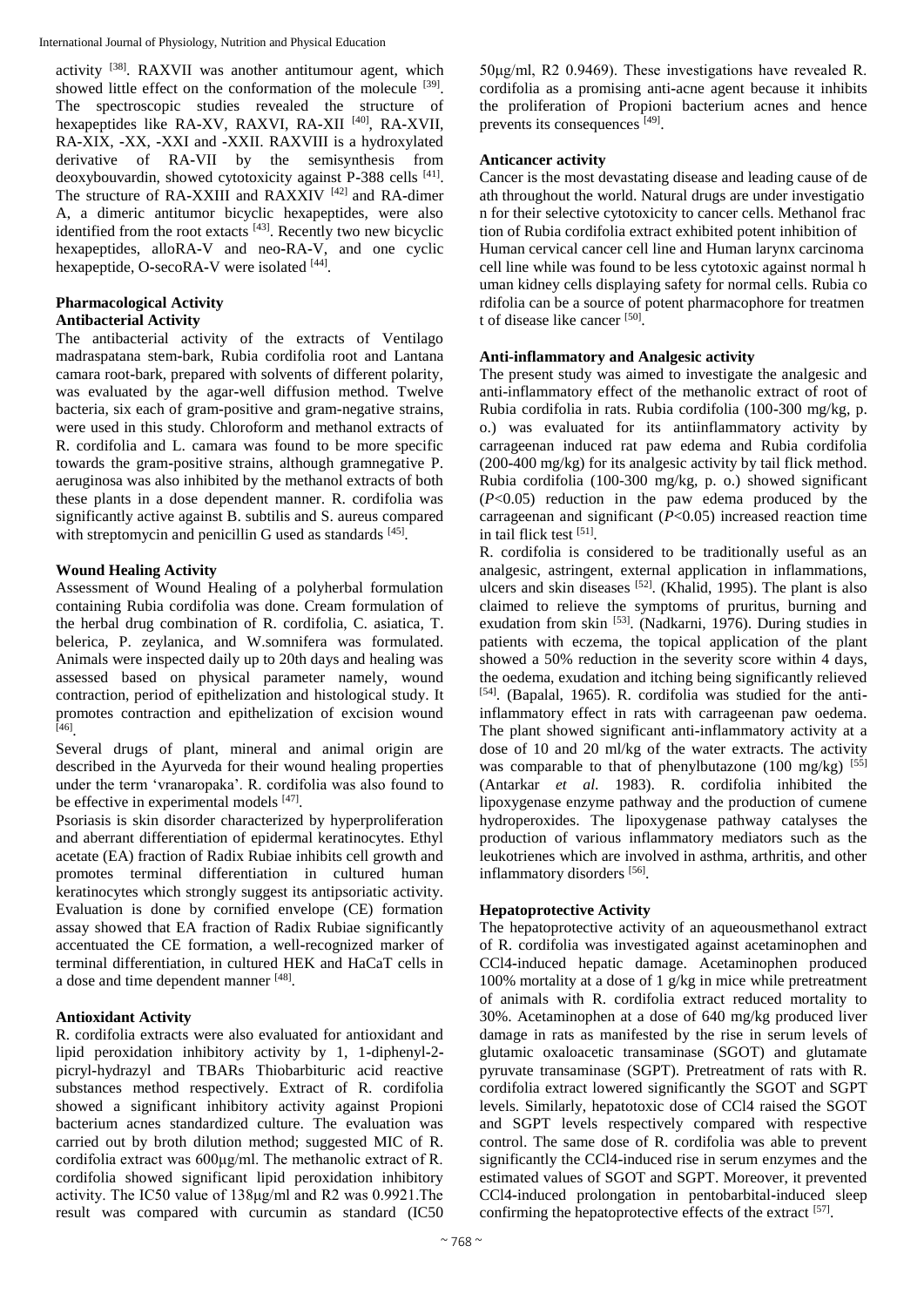#### **Anti-platelet activating factor activity**

R. cordifolia is clinically used for the purification of blood by the physicians of the Indian Systems of Medicine. The effect of the partially purified fraction of this whole plant had been studied on rabbit platelets. It inhibited the platelet aggregation induced by PAF (platelet activating factor) but not thrombin. PAF (platelet activating factor) is a phospholipids involved in thrombosis, allergy and nervous disorders. R. cordifolia extract also inhibited the binding of 3H labeled**-**PAF to the platelets in the dose-dependent manner. Thus it appears that R. cordifolia inhibits action of PAF at its receptor level either by its blocking or by desensitization [58].

# **Anti-acne property**

Propionibacterium acnes, an anaerobic pathogen, plays an important role in the pathogenesis of acne by inducing certain inflammatory mediators. These mediators include reactive oxygen species (ROS) and pro-inflammatory cytokines. In the study, ROS, interleukin**-**8 (IL**-**8) and tumor necrosis factor**-**Y (TNF**-**Y) were used as the major criteria for the evaluation of anti-inflammatory activity. The polymorphonuclear leukocytes (PMNL) and monocytes were treated with culture supernatant of P. acnes in the presence or absence of herb. It was found that R. cordifolia caused a statistically significant suppression of ROS from PMNL. Thus, R. cordifolia showed anti**-**inflammatory activity by suppressing the capacity of P. acnes**-**induced ROS and proinflammatory cytokines, the two important inflammatory mediators in acne pathogenesis [59].

# **Anxiolytic Activity**

Mice treated with triterpenes isolated from the petroleum ether extract of R. cordifolia exhibited anxiogenic activity by remaining for most of the time in the closed arm 38. Whereas, the ethanolic extract exhibited anxiolytic activity as indicated by a significant increase in open arm occupancy [60].

# **Anti-allergic Activity**

Alcoholic extract of R. cordifolia inhibited passive cutaneous anaphylaxis (PCA) in the mouse and rat  $[61]$ .

# **Radio Protective Property**

Radio protective potential of alcoholic extract of root of Manjistha showed a significant radiation protection (67%) as assessed by increased animal survival when R. cordifolia extract was administered intraperitoneally before radiation exposure. Results suggest the alcoholic root extract provides protection against radiation-induced lipid peroxidation, hemopoietic injury and genotoxicity  $[62]$ .

#### **Anti-HIV Activity**

Assessment of anti**-**HIV activity of various extracts prepared from Indian medicinal plants. The plants were chosen on the basis of similarity of chemical constituents with reported anti-HIV compounds or on the basis of their traditional usage as immunomodulators. Different extracts were prepared by Soxhlet extraction and liquid**-**liquid partitioning. Ninety**-**two extracts were prepared from 23 plants. Anti**-**HIV activity was measured in a human CD4+ T**-**cell line, CEM**-**GFP cells infected with HIV**-**1NL4.3. Nine extracts of 8 different plants significantly reduced viral production in CEM**-**GFP cells infected with HIV**-**1NL4.3. Aegle marmelos, Argemone mexicana, Asparagus racemosus, Coleus forskohlii, and Rubia cordifolia demonstrated promising anti**-**HIV potential [63] .

## **Conclusions**

Rubia cordifolia commonly known as Manjistha or Indian madder is a rich source of anthraquinones responsible for its traditional, phytochemical and pharmacological activities. Today clinical investigations of herbal formulations and their market preparations, both are on demanding because of better safety and efficacy without or minimal side effects. Manjistha stem describes as cure for snake bite and scorpion sting. It is also effective on non**-**healing diabetic foot ulcer. Manjistha having cooling effect in the body and therefore, traditionally used for chronic pyrexia and puerperal fever. It is a popular remedy for the relief of heat and itching in eczema, psoriasis, herpes, and scabies and also reported successful in treatment of vitiligo when given with honey. Manjistha has been reported for the presence of glycosides, saponins, anthraquinones, tannins, hexapeptides, quinones, and triterpenoids. R. cordifolia is an important medicinal plant commonly used in the traditional system of medicine for treatment of different ailments. This review illustrates its major constituents, pharmacological actions substantiating the claims made about this plant in the traditional system of medicine and its clinical applications.

#### **References**

- 1. Tsay HS, Agrawal DC. Tissue Culture Technology of Chinese Medicinal Plant Resources in Taiwan and their Sustainable Utilization. Int J App Sci Eng. 2005; 3:215**-** 223.
- 2. Sofowora A. Medicinal Plants and Traditional Medicine in Africa Johnwiley, New York, 1984, 256**-**257.
- 3. Bailey CJ, Day C. Traditional plants medicines as treatments for diabetes. Diabetes Care. 1989; 12(8):552**-** 556.
- 4. Badyal DK, Lata H, Dadhich AP. Animal models of hypertension and effect of drugs. Indian Journal of Pharmacology. 2003; 35:349**-**362.
- 5. The Ayurvedic pharmacopoeia of India. Ministry of health and family welfare, department of ayush, 3:112.
- 6. Chopra RN, Nayar Chopra SL, IC. In Glossary of Indian medicinal plants, Council of Scientific and Industrial Research, New Delhi, 1956.
- 7. Singh R, Geetanjali, Chauhan SM. 9, 10**-**Anthraquinones and other biologically active compounds from the genus Rubia, J Chem. Biodivers, 2004, 11241**-**1264.
- 8. Qiao YF, Wang SX, Wu LJ, Li X, Zhu TR, Studies on antibacterial constituents from the roots of Rubia cordifolia L, Yao Xue Xue Bao.1990; 25:834**-**839.
- 9. Wang SX, Hua HM, Wu LJ, Li X, Zhu TR. Studies on anthraquinones from the roots of Rubia cordifolia L, Yao Xue Xue Bao. 1992; 27:743**-**747.
- 10. Tessier AM, Delaveau P, Champion B. New anthraquinones in Rubia cordifolia roots, Planta Med. 1981; 41:337**-**343.
- 11. Arisawa M, Ueno H, Nimura M, Hayashi T, Morita N, Rubiatriol. A new triterpenoid from the Chinese drug Qian Cao Gen, Rubia cordifolia. J Nat. Prod. 1986; 49:1114**-**1116.
- 12. Dosseh C, Tessier AM, Delaveau P. Rubia cordifolia roots II New Quinones, Planta Med. 1981a; 43:141**-**147.
- 13. Koyama J, Ogura T, Tagahara T, Konoshima T, Kozuka J. Two naphthoquinones from Rubia cordifolia, Phytochem. 1992; 31:2907**-**2908.
- 14. Dosseh C, Tessier AM, Delaveau P. New Quinones in Rubia cordifolia L. Roots III, Planta Med. 1981b; 43:360**-** 366.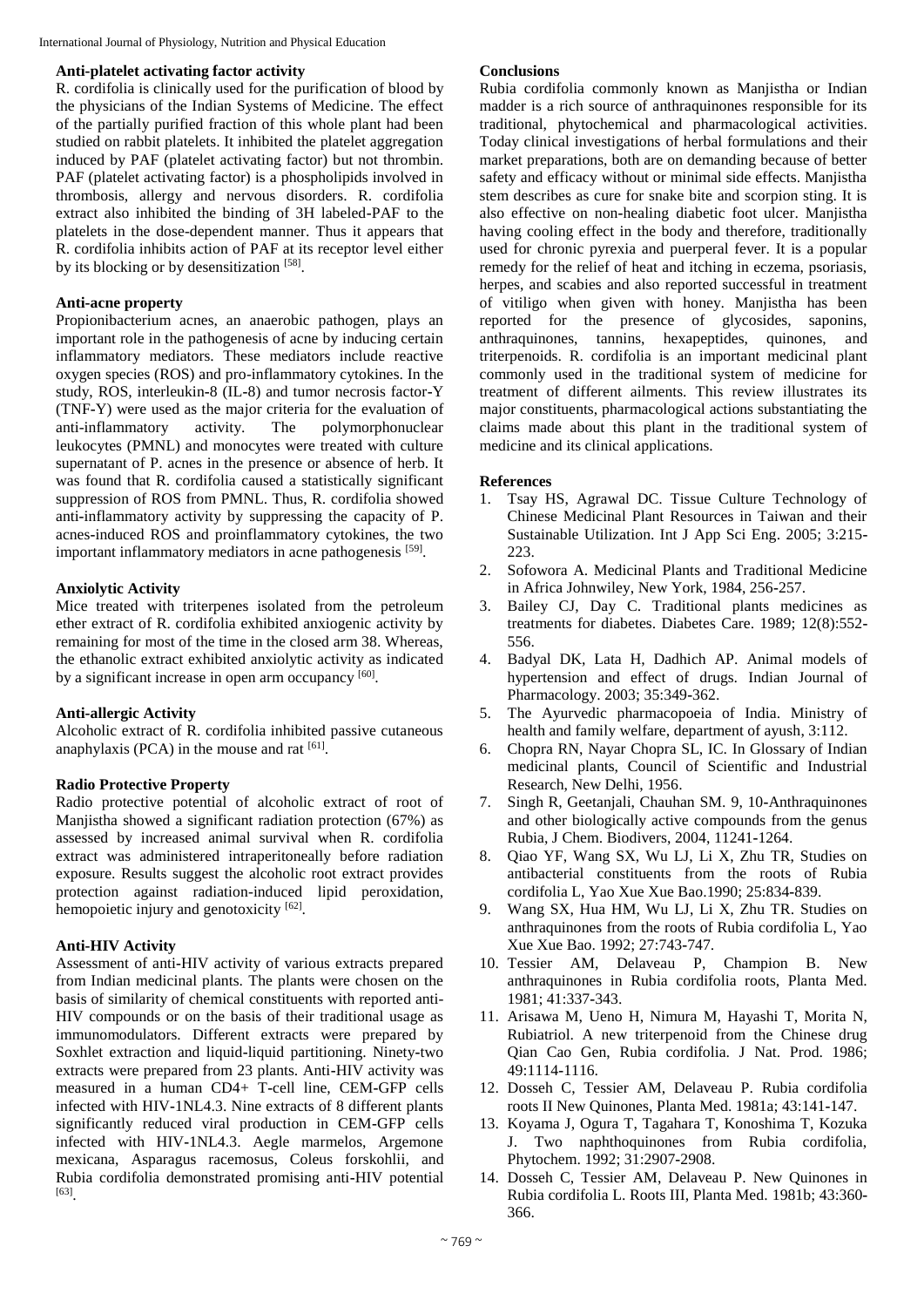- 15. Kaur P, Singh B, Kumar S, Kaur S. *In vitro* evaluation of free radical scavenging activity of Rubia cordifolia LJ. Chinese Clinical Med. 2008; 3:278**-**284.
- 16. Talapatra SK, Sarkar AC, Talapatra B. Two pentacyclic triterpenes from Rubia cordifolia, Phytochem. 1981; 20:1923**-**1927.
- 17. Wu LJ, Wang SX. 6**-**Methoxygeniposidic acid, an iridoid glycoside from Rubia cordifolia, Phytochem. 1991; 30:1710**-**1711.
- 18. Itokawa H, Qiao YF, Takeya K, Iitaka Y. New triterpenoids from Rubia cordifolia var. pratensis (Rubiaceae), Chem. Pharm. Bull. 1989; 37:1670.
- 19. Itokawa H, Qiao YF, Takeya K, Iitaka Y. Arborane type triterpenoids from Rubia cordifolia var. pratensis and R. Oncotricha, Chem. Pharm. Bull., 38, 1990, 1435.
- 20. Ho LK, Don MJ, Chen FC, Yeh SF, Chen JM Inhibition of hepatitis B surface antigen secretion on human hepatoma cells components from Rubia cordifolia. J Nat. Prod. 1996; 59:330**-**333.
- 21. Hassanean HA, Ibraheim ZZ, Takeya K, Itorawa H. Further quinoidal derivatives from Rubia cordifolia L, Pharmazie. 2000, 55:317**-**319.
- 22. Son K, Jung SJ, Jung JH, Fang Z, Lee CS, Seo CS *et al*. Anticancer constituents from the roots of Rubia cordifolia L, Chem. Pharm. Bull. 2008; 56:213**-**216.
- 23. Li X, Liu Z, Chen Y, Wang LJ, Zheng YN, Sun GZ *et al.* A New Anthraquinone Glycoside from the roots of Rubia cordifolia, Molecules. 2009; 14:566**-**572.
- 24. Vidal**-**Tessier AM, Delaveau P, Champion B. New anthraquinones of Rubia cordifolia L. Roots, Annales Pharmaceutiques Francaises. 1987; 45:261**-**267.
- 25. Hua HM, Wang SX, Wu LJ, Li X, Zhu TR. Studies on naphthoic acid esters from the roots of Rubia cordifolia L. Yao Xue Xue Bao. 1992; 27:279**-**282.
- 26. Abdullah ST, Ali A, Hamid H, Ali M, Ansari SH, Alam MS. Two new anthraquinones from the roots of Rubia cordifolia Linn, Pharmazie. 2003; 58:216**-**217.
- 27. Miyazawa M, Kawata J. Identification of the key aroma compounds in dried roots of Rubia cordifolia, J Oleo Sci. 2006; 55:37**-**39
- 28. Itokawa H, Takeya K, Mihara K, Mori N, Hamanaka T, Sonobe T *et al*. The Anti**-**Tumor cyclic hexapeptides obtained from Rubiae Radix, Chem. Pharm. Bull. 1983; 31:1424**-**1427.
- 29. Ibraheim ZZ, Gouda YG. Minor constituents from Rubia cordifolia L. Root, Bull. Pharm. Sci. 2010; 33:225**-**233.
- 30. Itokawa H, Takeya K, Mori N, Sonobe T, Serisawa N, Hamanaka T. Studies on antitumor cyclic hexapeptides RA obtained from Rubia radix, Rubiaceae on derivatives of RA**-**V and their *in vivo* activities, Chem. Pharm. Bull. 1984b; 32:3216**-**3226.
- 31. Itokawa H, Morita H, Takeya K, Tomioka N, Iitaka AI. New antitumor bicyclic hexapeptides, RA**-**VI and **-**VIII from Rubia cordifolia Conformation-activity relationship II, Tetrahedron Letters. 1991a; 47:7007**-**7020.
- 32. Itokawa H, Saitou K. Structure and conformations of metabolites of antitumor cyclic hexapeptides, RA**-**VII and RA**-**X, Chem. Pharm. Bull. 1992a; 40:2984**-**2989.
- 33. Wakita K, Minami M, Venkateswarlu A, Sharma VM, Ramesh M, Akahane K. Antitumor bicyclic hexapeptide RA**-**VII modulates cyclin D1 protein level, Anticancer Drugs. 2001; 12:433**-**439.
- 34. Itokawa H, Kondo K, Yukio H, Mequmi I. Studies on RA derivatives V. Synthesis and antitumor activity of ala**-**2 modified RA**-**VII derivatives. Chem. Pharm. Bull. 1993b;

41:1402**-**1410.

- 35. Itokawa H, Saitou K, Hiroshi M, Koichi T. Conformational analysis of (Ndemethyl**-**tyrosine carbonate**-**3) RA**-**VII, conformationally restricted model approach, Chem. Pharm. Bull. 1991b; 39:2161**-**2163.
- 36. Itokawa H, Yamamiya T, Morita H, Takeya K. New antitumor bicyclic hexapeptides, RA**-**IX and **-**X from Rubia cordifolia Part 3. Conformation antitumour activity relationship, J Chem. Soc. Perkin Transactions. 1992b; 1:455-459.
- 37. Morita H, Yamamiya T, Takeya K, Itokawa H. New antitumor bicyclic hexapeptides, RA**-**XI, **-**XII, **-**XIII and **-** XIV from Rubia cordifolia, Chem. Pharm. Bull. 1992a; 40:1352**-**1354.
- 38. Takeya K, Yamamiya T, Morita H, Itokawa H. Two antitumour bicyclic hexapeptides from Rubia cordifolia, Phytochem. 1993; 33:613**-**615.
- 39. Hitotsuyanagi Y, Ishikawa H, Hasuda T, Takeya K. Isolation, structural elucidation, and synthesis of RA**-**XVII, a novel bicyclic hexapeptide from Rubia cordifolia, and the effect of side chain at residue 1 upon the conformation and cytotoxic activity, Tetrahedron Letters. 2004; 45:935**-**938.
- 40. Morita H, Kondo K, Takeya K, Itokawa H, Tomioka N, Itai A *et al*. Conformational analysis of antitumor cyclic hexapeptides, RA series, Phytochem. 1992b; 31:2907**-** 2908.
- 41. Lee J, Hitotsuyanagi Y, Kim I, Hasuda T, Takeya KA. Novel bicyclic hexapeptide, RA**-**XVIII, from Rubia cordifolia: Structure, semisynthesis, and cytotoxicity, Bioorg. Med. Chem. Letters. 2008a; 18:808**-**811.
- 42. Lee JE, Hitotsuyanagi Y, Fukaya H, Kondo K, Takeya K. New cytotoxic bicyclic hexapeptides, RA**-**XXIII and RA**-**XXIV from Rubia cordifolia L, Chem. Pharm. Bull. 2008b; 56:730**-**733.
- 43. Hitotsuyanagi Y, Aihara T, Takeya K, RA**-**dimer A. a novel dimeric antitumor bicyclic hexapeptide from Rubia cordifolia L, Tetrahedron Letters. 2000; 41:6127**-**6130.
- 44. Takeya K, Hitotsuyanagi Y, Odagiri M, Kato S, Kusano JI, Hasuda T *et al*. Structure determination of allo**-**RA**-**V and neo**-**RA**-**V, RA**-**series bicyclic peptides from Rubia cordifolia, Planta Med. 2012; 78:1229.
- 45. Basu S, Ghosh A, Hazra B. Evaluation of the antibacterial activity of Ventilago madraspatana Gaertn, Rubia cordifolia Linn. And Lantana camara Linn. Isolation of Emodin and Physcion as active antibacterial agents. Phytotherapeutic Research. 2005; 19(10):888**-** 894.
- 46. Gupta V, Yadav SK, Singh D, Gupta N. International Journal of Pharmaceutical and Life Sciemce. 2011; 2(7):952**-**954.
- 47. Biswas TK, Mukherjee B. Plant medicines of Indian origin for wound healing activity: a review. Int. J Low Extrem. Wounds 2003; 2:25**-**39.
- 48. Zhou LL, Lin ZX, Fung KP, Che CT, Zhao M, Cheng CHK *et al*. Ethyl acetate fraction of Radix rubiae inhibits cell growth and promotes terminal differentiation in cultured human keratinocytes. Journal of Ethnopharmacology. 2012; 142:241**-**247.
- 49. Gorle AM, Patil SS. Der Pharmacia Sinica, 2010; 1(3):59**-**63.
- 50. Parag patel r, Akhil nagar a, Rikin patel c, Rathod Vishal r, Patel. In**-**vitro anticancer activity of Rubia cordifolia against hela and hep**-**2 cell lines. International Journal of Pharmacy and Pharmaceutical Sciences. 2011;